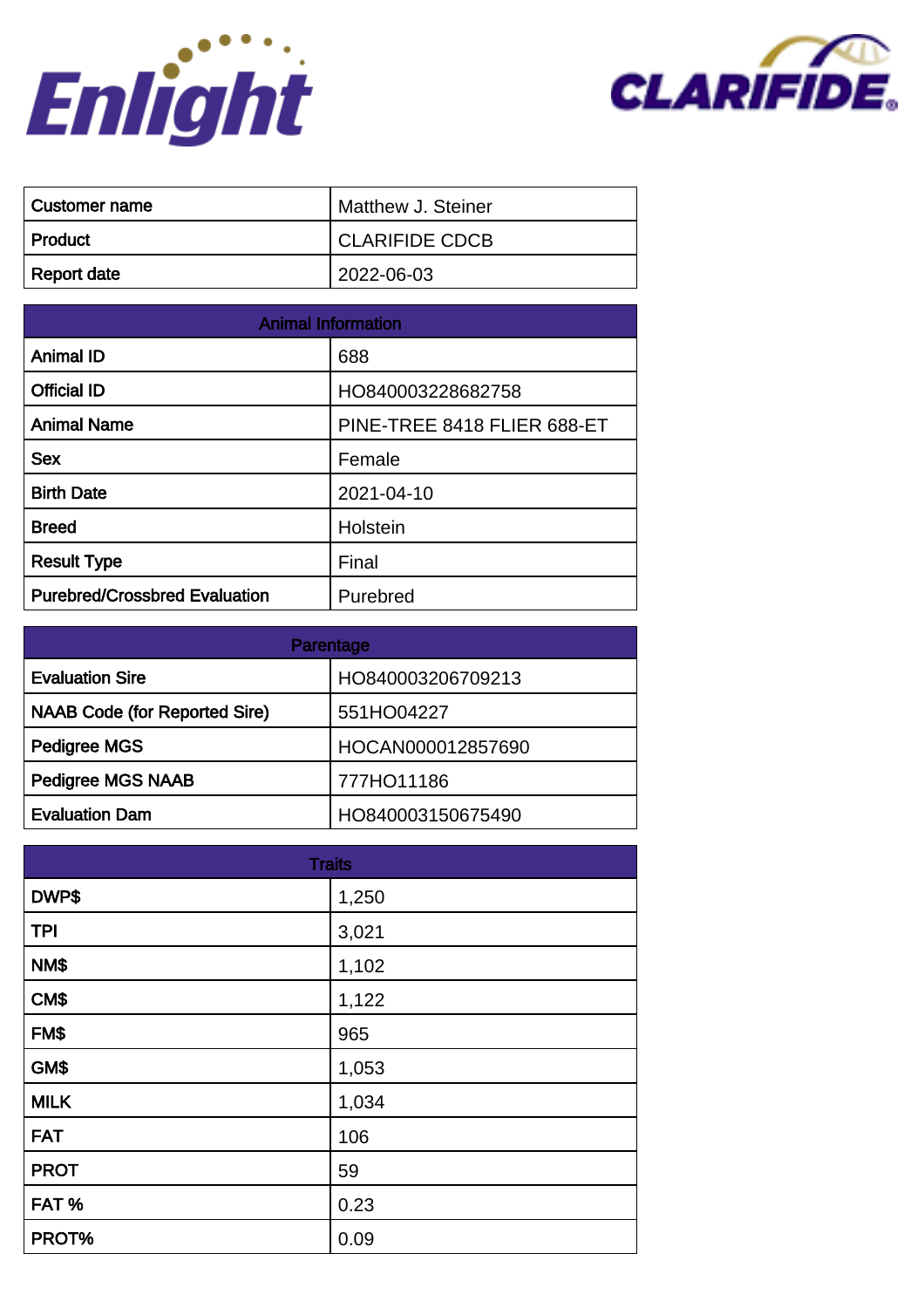| <b>FS</b>     | 158    |
|---------------|--------|
| <b>RFI</b>    | $-118$ |
| <b>FE</b>     | 285    |
| <b>SCS</b>    | 2.80   |
| <b>DPR</b>    | 0.5    |
| <b>HCR</b>    | 2.7    |
| <b>CCR</b>    | 2.2    |
| FI            | 1.4    |
| <b>PL</b>     | 6.8    |
| <b>LIV</b>    | 2.0    |
| Z_MAST        | 102    |
| Z_METR        | 108    |
| Z_KETO        | 100    |
| Z_LAME        | 101    |
| Z_RETP        | 100    |
| Z_DA          | 106    |
| Z_MFV         | 100    |
| Z_ABRT        | 102    |
| Z_TWIN        | 99     |
| Z_RESP        | 103    |
| Z_CYST        | 94     |
| WT\$          | 134    |
| Z_Calf_LIV    | 103    |
| Z_Calf_Scours | 99     |
| Z_Calf_Resp   | 105    |
| CW\$          | 15     |
| CDCB_MAST     | 1.7    |
| CDCB_MET      | 1.1    |
| CDCB_RP       | 0.2    |
| CDCB_KET      | 1.1    |
| CDCB_DA       | 0.6    |
| CDCB_HC       | $-0.1$ |
| CDCB_HLV      | 1.0    |
| <b>SCE</b>    | 2.0    |
| <b>DCE</b>    | 2.0    |
| <b>SSB</b>    | 6.0    |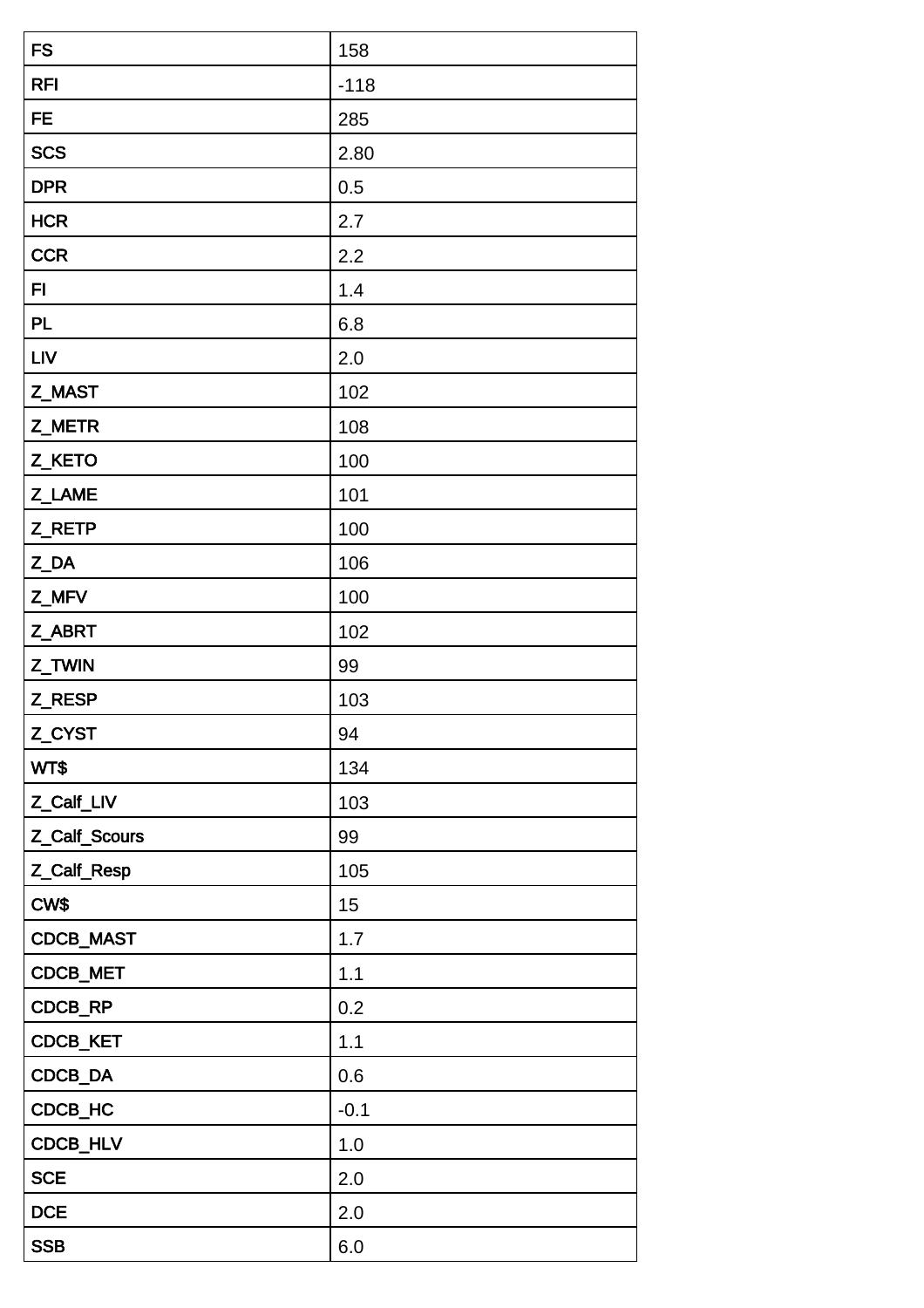| <b>DSB</b>       | 5.4     |
|------------------|---------|
| CA\$             | 10.9    |
| <b>GL</b>        | $-0.7$  |
| <b>EFC</b>       | 5.6     |
| <b>TYPE FS</b>   | 1.06    |
| <b>UDC</b>       | 0.72    |
| <b>BDC</b>       | $-0.27$ |
| <b>FLC</b>       | 0.61    |
| <b>ST</b>        | 0.24    |
| SG               | $-0.07$ |
| <b>BD</b>        | $-0.06$ |
| DF               | 0.83    |
| <b>RA</b>        | $-0.39$ |
| <b>RW</b>        | 0.70    |
| LS               | 0.98    |
| LR               | 0.43    |
| <b>FA</b>        | 0.30    |
| <b>FLS</b>       | 0.72    |
| <b>FU</b>        | 1.05    |
| <b>UH</b>        | 1.31    |
| UW               | 0.75    |
| UC               | $-0.34$ |
| UD               | 0.61    |
| FT               | $-0.07$ |
| <b>RT</b>        | $-0.14$ |
| <b>TL</b>        | 0.46    |
| <b>IND INBRD</b> | 11.4    |
| <b>FUT INBRD</b> | 10.4    |

| <b>Reliability</b>      |   |
|-------------------------|---|
| <b>NM\$ Reliability</b> | ⇁ |

| <b>Genetic Conditions</b> |                  |
|---------------------------|------------------|
| HH <sub>1</sub>           | $F^{\star\star}$ |
| HH2                       | <b>E**</b>       |
| HH <sub>3</sub>           | $F^{\star\star}$ |
| HH4                       | <b>E**</b>       |